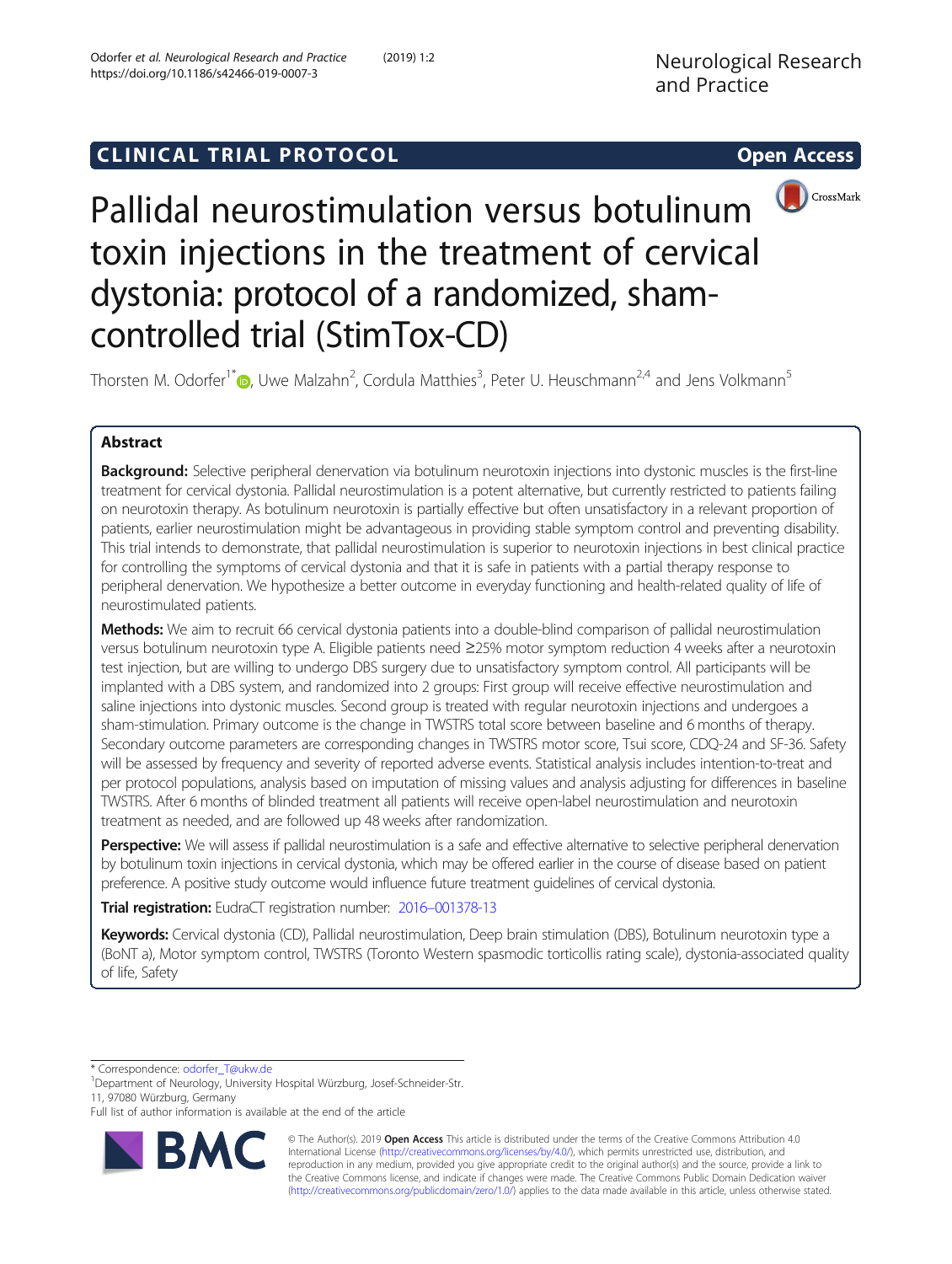#### Background

Cervical dystonia (CD) is a central nervous system disease associated with involuntary muscle contractions, leading to repetitive or constant neck movements and partly bizarre head postures [\[1\]](#page-6-0). CD is estimated to be the most frequent of focal dystonias [\[9\]](#page-6-0). Activities of daily living, social participation and quality of life can be markedly impaired in CD due to pain, reduced active head and neck motion ranges as well as stigmatization (Camfield, Ben-Shlomo, Warner, & Epidemiological Study of Dystonia in Europe Collaborative, [\[4,](#page-6-0) [15\]](#page-7-0)).

Chemical denervation via injection of botulinum neurotoxin (BoNT) into dystonic neck muscles is applied as first line treatment of CD; its efficacy and safety has been demonstrated in several randomized controlled trials [[5](#page-6-0), [18](#page-7-0)]. BoNT injections are shown to reduce mean symptom severity substantially defined as reduction between 9.7 to 11 points on Toronto Western Torticollis Rating Scale (TWSTRS) [\[2,](#page-6-0) [6\]](#page-6-0). In addition, its application is superior to pharmacological treatment with anticholinergic drugs [[3](#page-6-0)]. As the neurotoxin effect is only temporary, repeated injections are necessary within a period of 8 to 16 weeks. Furthermore, the toxin effect builds up within a period of 1–4 weeks after injection; therefore, CD symptom severity tends to fluctuate during BoNT therapy. Beside these pharmacological response fluctuations, patients may experience a variable benefit from repeated injections, because the treatment is skill-dependent and limited by the reproducibility of applying equivalent toxin dosages into partly deep lying neck muscles. Beyond the principle efficacy established in pivotal trials, few studies have addressed the long-term efficacy and stability of BoNT treatment responses in daily practice. In an observational study Misra et al. reported that more than 60% of CD patients are treated satisfactorily with BoNT; however, considering the criterion of "duration of effect  $\geq$  12 weeks" reduced this proportion up to 29% [\[14](#page-6-0)]. A further limitation of BoNT therapy arises when complex dystonic patterns including tremor or jerky movements appear; in these cases, many muscles are involved in an intricate interplay, which apparently impedes a targetoriented injection. Additionally, dose-dependent adverse events (AE) may limit the treatment, such as neck weakness, dysphagia, dry mouth or dysphonia [\[7\]](#page-6-0). During chronic treatment, secondary therapy failure due to BoNT neutralizing antibodies develops in up to 5% of patients [[10](#page-6-0)]. Despite these limitations and the discomfort associated with repeated BoNT injections, many patients adhere to this therapy, because they are not aware of potential alternatives.

Deep brain stimulation (DBS) is a surgical therapy for movement disorders, which retunes abnormal neuronal activity within motor circuits by continuous electrical stimulation of deep brain nuclei. DBS requires the surgical implantation of stimulating electrodes connected to a pacemaker device. There is class I evidence for the safety and efficacy of DBS applied to several brain targets (subthalamic nucleus, internal globus pallidus (GPi) and thalamus) for patients with Parkinson's disease (PD) [\[8\]](#page-6-0), tremor disorders [[17](#page-7-0)] and dystonia [[12](#page-6-0)]. Treatment effects of DBS are strong and can lead to almost complete symptom suppression even in severely disabled patients. Nevertheless, this therapy has been restricted to advanced disease stages after failure of pharmacological treatment alternatives out of principle safety considerations. DBS surgery carries a risk of permanent morbidity and mortality resulting from intracranial haemorrhage or infections, while the treated conditions are disabling but not life limiting by themselves. Otherwise, DBS may come too late in advanced disease stages for restoring function and societal participation in chronically disabled patients despite being effective on a symptom level. Improved surgical techniques and perioperative management have now reduced the chronic morbidity and mortality risk of DBS below 0.5% [\[11\]](#page-6-0), which has allowed considering earlier DBS with the goal to maintain function and prevent psychosocial decline in PD. For example, the EARLYSTIM trial [[16](#page-7-0)], a controlled randomized comparison of subthalamic DBS with best medical management of PD with early motor fluctuations has established superiority of DBS for improving off-period symptoms, response fluctuations and quality of life. Interestingly, there was no difference in the total number of AE and serious AE between both treatment groups over the 2 year study period, suggesting that the risks associated with medical treatment or inappropriate symptom control of PD have been largely underestimated in the past and may be mitigated by DBS.

GPi-DBS is an established first line therapy for patients with generalized dystonia, for whom no pharmacological treatment alternatives exist [[12](#page-6-0), [19](#page-7-0)]. Previous trials have also established efficacy and safety in patients with CD refractory to neurotoxin therapy. In a severely affected study population, a mean reduction of 5.2 points (26%) on TWSTRS motor and 18.3 points (40%) on TWSTRS total score was achieved by GPi-DBS [\[19](#page-7-0)]. Additionally, also pain, activities of daily living and quality of life are shown to improve during DBS treatment (Kupsch et al., 2006; [\[19](#page-7-0), [20](#page-7-0)]).

Based on this evidence, we believe, that the acceptable safety profile and the therapeutic potency of DBS justify an earlier application in CD patients still responding to peripheral selective denervation, but suffering from incomplete symptom control or response fluctuations. In this trial we aim to prove that GPi-DBS leads to a superior symptom control in comparison to best clinical use of BoNT in the group of CD patients with a partial response to BoNT therapy. Consequently, we also hypothesize that dystonia-associated quality of life improves more with DBS treatment. Additionally, safety of DBS will be explored in this patient group.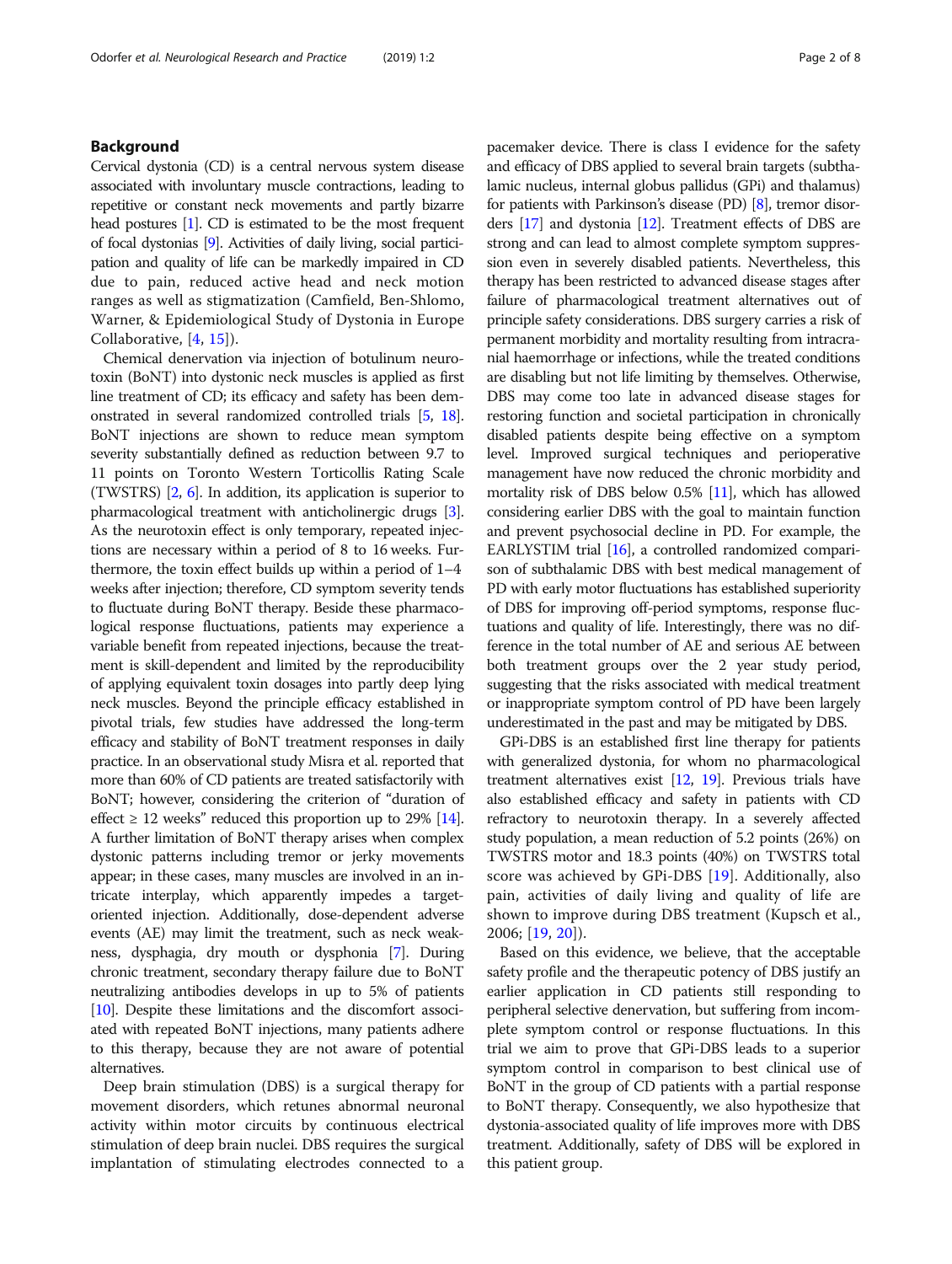#### Methods/design

#### Study protocol

Figure 1 shows the study schedule of StimTox-CD. During "screening visit" (SCR) a test BoNT injection is applied to prove partial therapy response of neurotoxin treatment.  $4$  ( $\pm 1$ ) weeks later in "evaluation visit" (EVA) treatment effect is quantified by clinical assessment comprising inter alia TWSTRS motor score. Finally, a minimal motor-symptom reduction of 25% is required to fulfil all inclusion criteria. Table [1](#page-3-0) shows a comprehensive list of the criteria applied to choose eligible patients for the study.

All participants undergo stereotactic implantation of deep brain electrodes in GPi under general anaesthesia. Comparable to previous dystonia DBS studies, the applied neurostimulation system is ACTIVA PC (MEDTRONIC, Minneapolis, USA), including matching electrodes 3387 and 3389 [\[13,](#page-6-0) [19\]](#page-7-0). DBS procedure depends on local standards in each study centre. There are no detailed specifications on perioperative management and stereotactic procedure. Only a preoperative MRI-scan (including T1-, T2, gadolinium-enhanced and inversion recovery sequences) in general anaesthesia and a postoperative image control of electrode positioning are mandatory.

 $6$  ( $\pm$ 1) weeks after DBS implantation patients are divided in two study arms during "randomization visit" (RAN). Table [2](#page-4-0) is showing the full data set, which is collected at RAN as baseline for the upcoming blinded study phase. Neurostimulation will be now activated for the first time and acute stimulation effects and adverse effects of all electrodes are tested in a structured fashion ("monopolar review"). In DBS group a local DBS expert implements an effective stimulation setting concerning stimulation amplitude and choice of electrodes after "best clinical practice" and a predetermined algorithm. Frequency must be adjusted to 130 Hz, pulse duration to 90 μs. In BoNT group stimulation amplitude is set to 0 V. This group is injected with BoNT by an experienced physician. The decision on preferred drugs (Onabotulinumtoxin A: BOTOX, Abobotulinumtoxin A: DYSPORT or Incobotulinumtoxin A: XEO-MIN), applied dosage and injection technique (number of injections, injection site or guiding-techniques) is up to the discretion of the treating physician and supposed to correspond to best clinical practice. During the same visit, patients in DBS group get also injected, but only with saline. Neither patient nor treating physician is informed about the allocation to the study group, in the sense of a double-blind trial design. Obviously DBS setting is not appropriate to be implemented in a blind manner, what causes the need of two separate teams of physicians at each study site; one blinded (or BoNT) and one unblinded (or DBS) team.

 $4$  ( $\pm$ 1) weeks after randomization first follow-up visit (FU1) is scheduled. Clinical outcome parameters are evaluated by blinded physicians. The same procedure is repeated during FU2 and FU3  $(12 \pm 1)$  and 16  $(\pm 1)$ weeks after RAN), with a second blindly applied BoNT or placebo injection. In FU2 also adjustments of DBS



"lightning" ≙ DBS setting/sham stimulation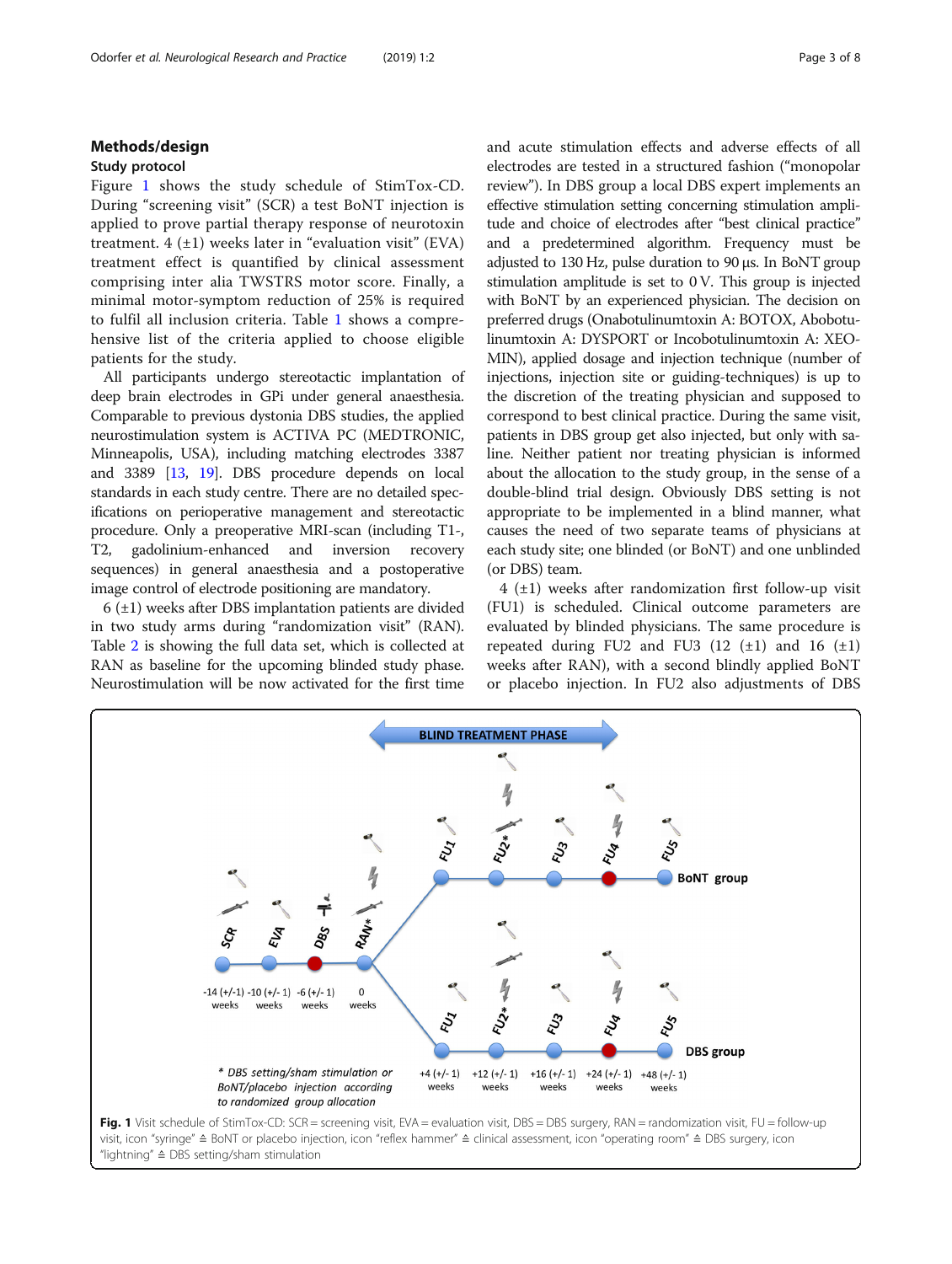<span id="page-3-0"></span>Table 1 Eligibility criteria

| <b>IMMIC I</b> LIIVIDIIII, CHICHO                                                                                                                                                                                                                                                                                                                                                                                                                                                                                                                                                                                           |                                                                                                                                                                                                                                                                                                                                                                                                                                                                                                                                                                                                                                                                        |  |  |  |  |  |  |  |
|-----------------------------------------------------------------------------------------------------------------------------------------------------------------------------------------------------------------------------------------------------------------------------------------------------------------------------------------------------------------------------------------------------------------------------------------------------------------------------------------------------------------------------------------------------------------------------------------------------------------------------|------------------------------------------------------------------------------------------------------------------------------------------------------------------------------------------------------------------------------------------------------------------------------------------------------------------------------------------------------------------------------------------------------------------------------------------------------------------------------------------------------------------------------------------------------------------------------------------------------------------------------------------------------------------------|--|--|--|--|--|--|--|
| Inclusion criteria                                                                                                                                                                                                                                                                                                                                                                                                                                                                                                                                                                                                          | Exclusion criteria                                                                                                                                                                                                                                                                                                                                                                                                                                                                                                                                                                                                                                                     |  |  |  |  |  |  |  |
| • Suffering from isolated, idiopathic or hereditary cervical dystonia for more<br>than 2 years<br>• Moderate to severe symptom severity of dystonia (TWSTRS total score<br>$\geq$ 20 points and TWSTRS motor score $\geq$ 15 points)<br>• Age between 18 and 75 years<br>• Adequate therapy response of BoNT A treatment during test injection<br>procedure ( $\geq$ 25% reduction of points in TWSTRS motor score 4 weeks<br>after baseline)<br>• Previous BoNT injection ≥12 weeks before screening visit<br>. Written informed consent to study participation, including patient's<br>agreement to undergo DBS procedure | • Mild dystonic symptoms (TWSTRS total score < 10 points and<br>TWSTRS motor score $<$ 5 points)<br>• Suffering from severe depression with ongoing suicidality<br>$(BDI > 25$ points)<br>• Mild cognitive impairment (MCI) and dementia (MDRS $\leq$ 125 points)<br>• Ongoing acute psychosis<br>• Drug or alcohol abuse<br>. Pregnancy or lactation, women of childbearing age without secure<br>contraception<br>• Illiteracy<br>• Surgical contraindication to DBS<br>• Concurrent participation in other clinical trials<br>• Any medical or psychological condition associated with the risk of<br>insufficient compliance and/or early termination of the study |  |  |  |  |  |  |  |

settings are allowed to improve neurostimulation effect in DBS group. The blinded study phase ends in FU4, 24 (±1) weeks after randomization. Neurostimulation is now activated also in BoNT group and the open trial phase starts. Up from FU4, patients are treated commonly without restrictions concerning DBS programming or BoNT injection, treatment must basically conform again to best clinical practice. During FU5, after another interval of  $24$  ( $\pm$ 1) weeks, study ends and a last detailed clinical assessment is intended.

#### Outcome measures

The primary outcome parameter is the difference in TWSTRS total score 6 month after implantation. We hypothesize that under optimized treatment in both groups there should be no discrepancy in symptom severity at FU3 (4 weeks after injection of BoNT at the time of medication's peak effect).

We defined changes in TWSTRS motor score, TSUI score, CDQ-24 and SF-36 to serve as secondary outcome parameters. Additionally, we measure frequency and severity of spontaneously reported AE in both treatment arms.

Additionally, we will describe the difference in TWSTRS total score between patients of DBS group at FU4 and BoNT group at FU5. At both time points, patients are treated with effective neurostimulation for 6 months, respectively. We suppose the same therapy response of effective DBS in both arms, regardless if the stimulation is applied in a blinded or unblinded fashion.

As other hypothesis we will investigate if the maximum treatment effect of DBS is achieved 6 month after activation. Therefore, we will quantify variations in TSWTRS score in the DBS group 6 and 12 months after randomization.

Motor symptom severity is basically evaluated by using standardized and well-established scales like TWSTRS motor and Tsui score. Tsui includes also a tremor item, which is missing in TWSTRS. Dystonic head tremor is also assessed by the Bain Tremor Rating Scale. Additionally, the severity of dystonia is ranked by patients and physicians using a numeric rating scale  $(1-10)$  as element of the Global Clinical Impression (GCI) scale.

Questionnaires referring to pain and disability are also part of TWSTRS total score. Another dystonia-specific tool applied to assess quality of life of patients suffering from cervical dystonia is the Craniocervical Dystonia Questionnaire (CDQ-24). Two further standardized forms supposed to measure general health-related quality of life were chosen to be completed by study participants: SF-36 (Short Form 36) and EQ-5D (Euroquol). To exclude relevant cognitive deficits Mattis Dementia Rating Scale (MDRS) will be applied. Depressive symptoms are assessed by Beck Depression Inventory (BDI). For other psychiatric comorbidities we screen by using the Brief Psychiatric Rating Scale (BPRS).

All scales and questionnaires are used in their German version.

#### Randomization

Patients are allocated in a 1:1 ratio into the two study arms by stratified block randomization. Randomization procedure is operated centrally via GCP-compliant EDC system. The categorized baseline TWSTRS total score serves as single stratification factor to aim approximately equal distribution of symptom severity in both groups.

#### **Statistics**

Sample size calculation is based on primary outcome parameter TWSTRS total score change from baseline to FU4. The primary statistical analysis consists in a mean value comparison of the primary outcome between both treatment groups by the independent two-sample T-Test. For sample size calculation we refer to data from previously published studies. A GPi-DBS trial showed a mean therapy effect in TWSTRS total score in patients undergoing neurostimulation of minus 23.1 (±15.2 SD) points [[19](#page-7-0)]. A mean maximum effect of neurotoxin treatment is described with minus 11.0 (±11.7 SD) points on TWSTRS total score at an average of 4 weeks after injection [\[6](#page-6-0)]. The resulting standardized mean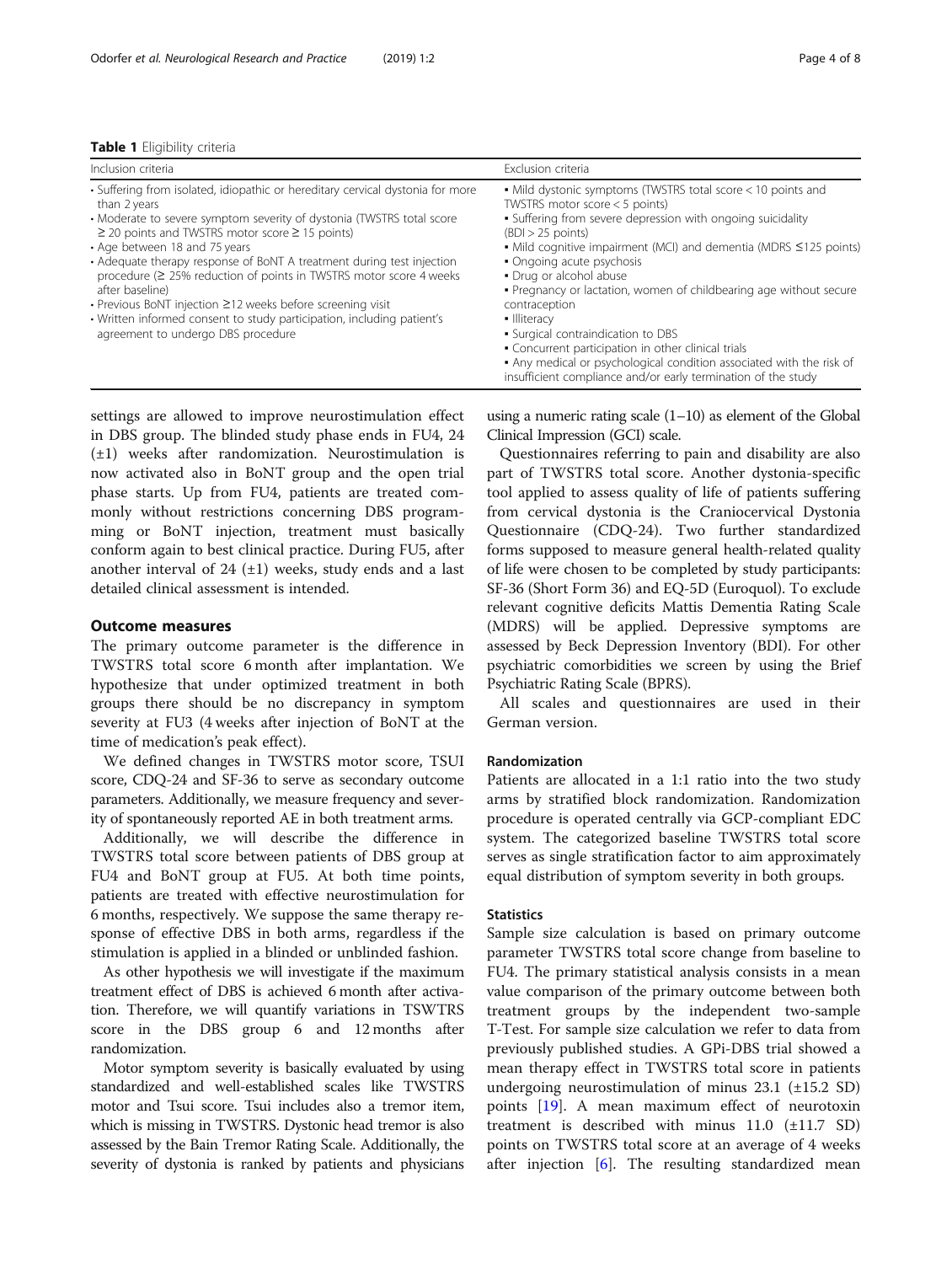|                                                | Screening<br>visit/SCR | Evaluation<br>visit/EVA | $\overline{\phantom{a}}$<br>DBS<br>surgery/DBS visit/RAN | Randomization Follow-up | visit 1/FU1       | Follow-up          | Follow-up<br>visit 2/FU2 visit 3/FU3 | Follow-up<br>visit 4/FU4 | Follow-up<br>visit 5/FU5 |
|------------------------------------------------|------------------------|-------------------------|----------------------------------------------------------|-------------------------|-------------------|--------------------|--------------------------------------|--------------------------|--------------------------|
| timeline (weeks)                               | $-14$<br>$(+/-1)$      | $-10$<br>$(+/- 1)$      | $-6$<br>$(+/- 1)$                                        | $\overline{0}$          | $+4$<br>$(+/- 1)$ | $+12$<br>$(+/- 1)$ | $+16$<br>$(+/- 1)$                   | $+24$<br>$(+/- 1)$       | $+48$<br>$(+/- 1)$       |
| Interventions                                  |                        |                         |                                                          |                         |                   |                    |                                      |                          |                          |
| BoNT test injection                            | Χ                      |                         |                                                          |                         |                   |                    |                                      |                          |                          |
| DBS surgery                                    |                        |                         | X                                                        |                         |                   |                    |                                      |                          |                          |
| Testing of stimulation (side)<br>effects       |                        |                         |                                                          | $\mathsf X$             |                   |                    |                                      |                          |                          |
| DBS setting/sham stimulation <sup>a</sup>      |                        |                         |                                                          | Χ                       |                   | $\mathsf X$        |                                      |                          |                          |
| Blind BoNT/placebo injection <sup>a</sup>      |                        |                         |                                                          | $\mathsf X$             |                   | $\mathsf X$        |                                      |                          |                          |
| Unblind neurostimulation                       |                        |                         |                                                          |                         |                   |                    |                                      | X                        | X                        |
| Randomization                                  |                        |                         |                                                          | $\mathsf X$             |                   |                    |                                      |                          |                          |
| Data set                                       |                        |                         |                                                          |                         |                   |                    |                                      |                          |                          |
| Informed consent                               | Χ                      |                         |                                                          |                         |                   |                    |                                      |                          |                          |
| Inclusion/exclusion criteria                   | Χ                      | $\mathsf X$             |                                                          |                         |                   |                    |                                      |                          |                          |
| Medical history                                | Χ                      |                         |                                                          |                         |                   |                    |                                      |                          |                          |
| Concurrent medication                          | Χ                      |                         |                                                          |                         | $\mathsf X$       | $\mathsf X$        | Χ                                    | Χ                        | Χ                        |
| <b>TWSTRS</b>                                  | Χ                      | Χ                       |                                                          | Χ                       | Χ                 | Χ                  | Χ                                    | Χ                        | $\mathsf X$              |
| Tsui Rating Scale                              | $\mathsf X$            | Χ                       |                                                          | $\mathsf X$             | $\times$          | Χ                  | $\times$                             | Χ                        | Χ                        |
| Bain Tremor Rating                             | Χ                      | Χ                       |                                                          | Χ                       | $\mathsf X$       | Χ                  | Χ                                    | Χ                        | Χ                        |
| $\mathsf{G}\mathsf{C}\mathsf{I}$               | $\mathsf X$            | $\mathsf X$             |                                                          | $\mathsf X$             | $\mathsf X$       | $\mathsf X$        | $\mathsf X$                          | $\mathsf X$              | $\mathsf X$              |
| $CDQ-24$                                       | Χ                      |                         |                                                          | Χ                       |                   |                    |                                      | Χ                        | Χ                        |
| $SF-36$                                        | Χ                      |                         |                                                          | $\mathsf X$             |                   |                    |                                      | $\mathsf X$              | $\times$                 |
| EQ-5D                                          | $\mathsf X$            |                         |                                                          | $\mathsf X$             |                   |                    |                                      | Χ                        | $\mathsf X$              |
| <b>MDRS</b>                                    | Χ                      |                         |                                                          | $\mathsf X$             |                   |                    |                                      | Χ                        | (X)                      |
| <b>BDI</b>                                     | Χ                      |                         |                                                          | Χ                       |                   |                    |                                      | Χ                        | (X)                      |
| <b>BPRS</b>                                    | Χ                      |                         |                                                          | $\mathsf X$             |                   |                    |                                      | Χ                        | (X)                      |
| Video recording                                | (X)                    | $(\times)$              |                                                          | $\mathsf X$             | $(\times)$        | $(\mathsf{X})$     | $(\times)$                           | $\mathsf X$              | $\mathsf X$              |
| Questionnaire on<br>DBS procedure              |                        |                         | $\mathsf X$                                              |                         |                   |                    |                                      |                          |                          |
| Postoperative control of<br>electrode position |                        |                         |                                                          | $\mathsf X$             |                   |                    |                                      |                          |                          |
| AE                                             |                        |                         |                                                          |                         | $\mathsf X$       | Χ                  | X                                    | $\mathsf X$              | Χ                        |
| DBS settings                                   |                        |                         |                                                          | X                       | $\mathsf X$       | $\mathsf X$        | $\mathsf X$                          | $\mathsf X$              | $\mathsf X$              |

<span id="page-4-0"></span>**Table 2** Synopsis of interventions and data sets (displayed for single SimTox-CD study visits)

according to randomized group allocation

Abbreviations (in alphabetical order): AE adverse events, BoNT Botulinum neurotoxin, BDI Beck Depression Inventory, BPRS Brief Psychiatric Rating Scale, CDQ-24 Craniocervical Dystonia Questionnaire, DBS deep brain stimulation, EQ-5D Euroquol (life quality questionnaire), GCI Global Clinical Impression Scale, MDRS Mattis Dementia Rating Scale, TWSTRS Toronto Western Spasmodic Torticollis Rating Scale, SF-36 Short Form 36 (life quality questionnaire)

difference of TWSTRS scores between both groups is 0.90. Using these assumptions a sample size of  $2 \times 28 = 56$ patients ensures a power of 90% to detect this effect size as significant (at significance level 0.05) deviation from the null hypothesis (no difference between mean TWSTRS change scores in DBS and BoNT group). Taking into account a drop-out rate of 15% (conservative estimation)  $2 \times 33 = 66$  must be randomized. Furthermore we assume that 20% of patients will refuse informed consent to undergo DBS after screening and another 20% will fail inclusion criteria of sufficient botulinum treatment response after test injection. Consequently, a total number of  $2 \times 52 =$ 104 patients will have to be screened to reach the calculated sample size.

Group comparisons for target variables with sample distributions compatible with the assumption of normality will be conducted by using the two-sided independent sample Student's T-Test or the paired sample T-Test for within group comparisons (changes between visits). For variables with sample distributions not compatible with the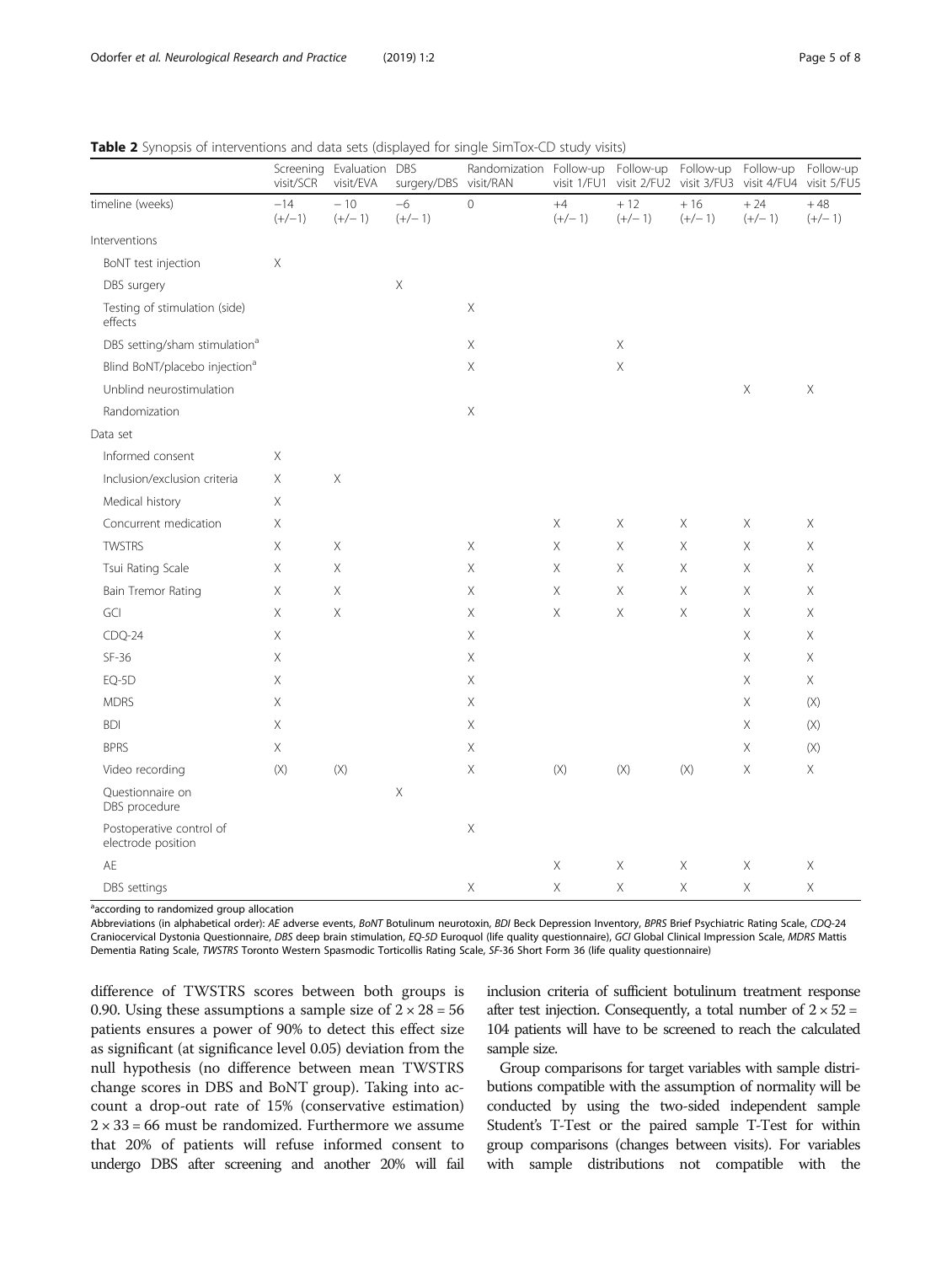The primary statistical analysis of the primary outcome parameter as well as the secondary outcome parameter change in TWSTRS motor score, TSUI score and SF-36 score will be based on the intention-to-treat (ITT) population. To proof robustness of results two further analyses of sensitivity will be performed: the first one refers to all randomized patients with imputation of missing values after 6 months by appropriate methods of missing-data imputation depending on which missing-data mechanism could be reasonable. The second method includes only patients of per protocol (PP) population.

To address the question how much TWSTRS total score values differ between DBS and BoNT group on average, when patients would be start at baseline with the same score values, we will use ANCOVA (target variable: TWSTRS total change score from baseline to 6 months after operation, main factor: treatment method, covariate: baseline TWSTRS). Thereby we will adjust to imbalances in the TWSTRS distributions at baseline and the variance within the groups should be reduced.

Also for secondary outcome parameters an ANCOVA will be applied using treatment group as main factor, adjusted for each baseline variable as covariate. Furthermore longitudinal data of scores will be analysed by using GEE (generalized estimating equation) and linear models ("mixed models"). This will be helpful to describe interindividual variability of therapy response.

Safety analysis contains a structured list of AE of both study groups. Possibility of relation to study's interventions will be judged by physicians of the unblinded team. Incidence of AE will be assessed by using Fisher's Exact Test (analysis by patients: comparisons of proportions of patients with at least one corresponding event) and negative binomial regression (analysis by events: comparisons of counts of occurring events).

#### Perspective

StimTox-CD is the first multicentre, randomized, double-blind and sham-controlled trial of DBS vs. best conservative therapy, specifically selective peripheral denervation with BoNT in CD patients, which have a partial treatment effect of ongoing neurotoxin injections. The study hypothesizes that pallidal neurostimulation is more effective in controlling CD symptoms than BoNT treatment and that is safe in this indication, too.

#### Visit schedule

To provide a fair comparison between the two treatments with time varying efficacy, we took special care in scheduling the study visits. Baseline visit takes place 6 weeks after operation. This interval was chosen to reduce the impact of the surgical stun effect of electrode implantation. Additionally, motor symptom control efficacy is evaluated in FU1 and FU3 (each 4 weeks after BoNT injection), when the neurotoxin treatment effect is supposed to be maximal  $[6]$  $[6]$ .

#### Quality management

In order to maintain comparable and highest treatment standards at all study sites, we only recruited DBS centres operating more than 25 patients within a year. All 11 participating sites are university hospitals in Germany with a longstanding experience in DBS and a BoNT outpatient clinic run by an expert physician (board certified neurologist and special experience in neurotoxin treatment).

Furthermore, we provide a controlled rating training for TWSTRS score to increase inter-rater-reliability. To reduce possible bias trough changing or different examiners, a standardized video recording is scheduled at RAN, FU4 and FU5 to enable a central evaluation of symptom severity.

#### Blinding

Two independent teams at each site are established to guarantee that the study could be performed in a blinded fashion. The BoNT reconstitution process must be conducted by an unblinded team member. Provided in neutral syringes, solutions of BoNT or saline are not distinguishable from each other, as both having no special colour or smell.

DBS settings are mandatory to be implemented with stimulation amplitude of 0.5 V below the threshold of possible adverse effects, which was tested before during monopolar review process. This should ensure that patients are not able to perceive switch-on of DBS system.

#### Summary

To the best of our knowledge, StimTox-CD is the first randomized, double-blind and controlled comparison of DBS and BoNT in CD. As described, the study protocol is designed to answer the question which therapy method is more effective in controlling motor symptom severity and provides better outcomes concerning disease-related disability and quality of life. The fact that patients will be included in this trial, which have a partial but not satisfactory treatment effect of neurotoxin injections, addresses the unmet medical need of alternative treatment strategies for this less disabled CD population. A positive study outcome would have impact on treatment guidelines for CD. On the condition that DBS proves to be safe in this indication, physicians might be able to offer DBS earlier in the course of CD and empower patient treatment choices.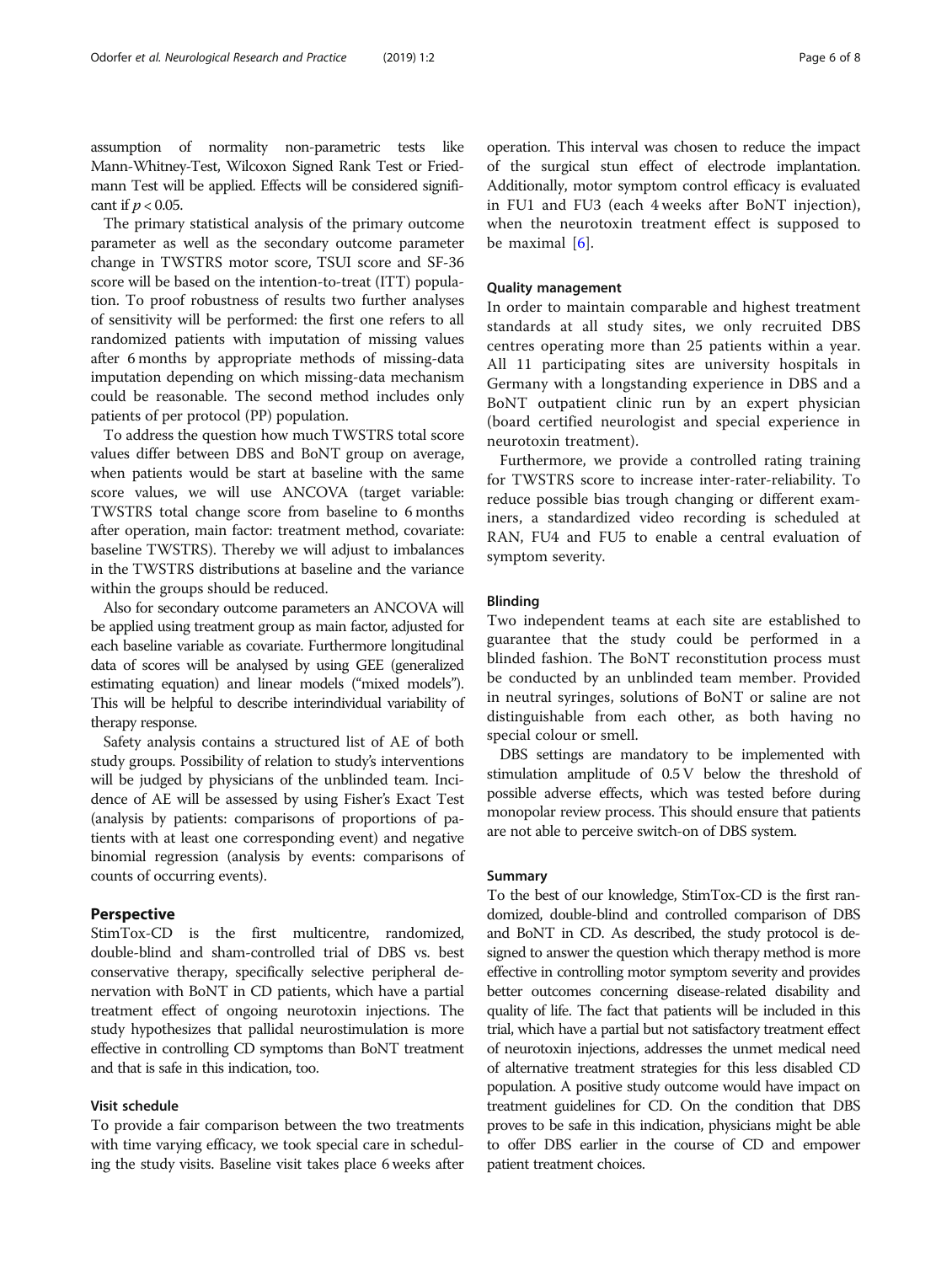#### <span id="page-6-0"></span>Abbreviations

AE: adverse events; BDI: Beck Depression Inventory; BoNT: botulinum neurotoxin; BPRS: Brief Psychiatric Rating Scale; CD: cervical dystonia; CDQ-24: Craniocervical Dystonia Questionnaire; DBS: deep brain stimulation; EQ-5D: Euroquol (life quality questionnaire); EVA: Evaluation visit; FU: Follow up visit; GDRS: Global Dystonia Rating Scale; GEE: Generalized estimating equation; GPi: Globus pallidus internus; ITT: Intention-to-treat population; MCI: Mild cognitive impairment; MDRS: Mattis Dementia Rating scale; PD: Parkinson's disease; PP: per protocol population; RAN: randomization visit; SCR: screening visit; SD: standard deviation; SF-36: Short Form 36 (life quality questionnaire); TWSTRS: Toronto Western Spasmodic Torticollis Rating Scale

#### Acknowledgements

Not applicable.

#### Funding

Primary funding of this study was granted by the German Federal Ministry of Education and Research (Bundesministerium für Bildung und Forschung, reference number 01GM1514A), additional funding by an unrestricted grant of MEDTRONIC (Minneapolis, USA). Both institutions had no influence on establishing the study design or writing this manuscript. Collection, analysis and interpretation of data will be run independently from the funding bodies.

#### Availability of data and materials

Not applicable.

#### Authors' contributions

JV, CM, PUH and UM developed the study design and protocol. PUH and UM were especially responsible for statistical and biometric issues. JV, CM and TMO are active clinical investigators in StimTox-CD. TMO and JV prepared the first draft of the manuscript, which was revised afterwards by CM, PUH and UM. All authors read and approved the final manuscript.

#### Ethics approval and consent to participate

The protocol conforms to the principles of the declaration of Helsinki and was approved by the ethic committees of each local medical faculty at every study site. The leading ethic committee was located at the Medical Faculty of the University of Wuerzburg (reference number 251/16\_ff-sc). All patients have to give their written consent on study participation. Patients need to be informed about the study in detailed fashion by their treating physician and must obtain sufficient time for consideration. Specific risks of the particular interventions are separately explained by the responsible specialists (BoNT treatment: neurologist, DBS operation: neurosurgeon, general anaesthesia: anaesthesiologist).

#### Consent for publication

Not applicable.

#### Competing interests

TMO received honoraria from Allergan.

PUH reports grants from German Ministry of Research and Education, German Research Foundation, European Union, Charité–Universitätsmedizin Berlin, Berlin Chamber of Physicians, German Parkinson Society, University Hospital Würzburg, Robert Koch Institute, German Heart Foundation, University Göttingen (within FIND-AF randomized, supported by an unrestricted research grant to the University Göttingen from Boehringer-Ingelheim), University Hospital Heidelberg (within RASUNOA-prime, supported by an unrestricted research grant to the University Hospital Heidelberg from Bayer, BMS, Boehringer-Ingelheim, Daiichi Sankyo), grants from Charité–Universitätsmedizin Berlin (within Mondafis, supported by an unrestricted research grant to the Charité from Bayer), outside the submitted work.

JV reports consultancy work for Medtronic, Boston Scientific and Newronika. Research grants were provided by Boston Scientific and Medtronic. He received honoraria from Medtronic, Boston Scientific, Newronika, Zambon, Abbott St. Jude, UCB, Desitin, Allergan and IPSEN.

#### Publisher's Note

Springer Nature remains neutral with regard to jurisdictional claims in published maps and institutional affiliations.

#### Author details

<sup>1</sup>Department of Neurology, University Hospital Würzburg, Josef-Schneider-Str. 11, 97080 Würzburg, Germany. <sup>2</sup>Clinical Trial Center, University Hospital Würzburg, 97080 Würzburg, Germany. <sup>3</sup>Department of Neurosurgery, University Hospital Würzburg, 97080 Würzburg, Germany. <sup>4</sup>Institute of Clinical Epidemiology and Biometry, University of Würzburg, Comprehensive Heart Failure Center, University of Würzburg, 97080 Würzburg, Germany. 5 Department of Neurology, University Hospital Würzburg, 97080 Würzburg, Germany.

#### Received: 21 December 2018 Accepted: 20 January 2019 Published online: 28 February 2019

#### References

- 1. Albanese, A., Bhatia, K., Bressman, S. B., Delong, M. R., Fahn, S., Fung, V. S., Teller, J. K. (2013). Phenomenology and classification of dystonia: A consensus update. Movement Disorders, 28(7), 863–873. doi: [https://doi.org/](https://doi.org/10.1002/mds.25475) [10.1002/mds.25475](https://doi.org/10.1002/mds.25475).
- 2. Benecke, R., Jost, W. H., Kanovsky, P., Ruzicka, E., Comes, G., & Grafe, S. (2005). A new botulinum toxin type a free of complexing proteins for treatment of cervical dystonia. Neurology, 64(11), 1949–1951. [https://doi.org/10.1212/01.](https://doi.org/10.1212/01.WNL.0000163767.99354.C3) WNL0000163767.99354.C3.
- 3. Brans, J. W., Lindeboom, R., Snoek, J. W., Zwarts, M. J., van Weerden, T. W., Brunt, E. R., Speelman, J. D. (1996). Botulinum toxin versus trihexyphenidyl in cervical dystonia: A prospective, randomized, double-blind controlled trial. Neurology, 46(4), 1066–1072.
- 4. Camfield, L., Ben-Shlomo, Y., Warner, T. T., & Epidemiological Study of Dystonia in Europe Collaborative, G. (2002). Impact of cervical dystonia on quality of life. Movement Disorders, 17(4), 838–841. [https://doi.org/10.1002/](https://doi.org/10.1002/mds.10127) [mds.10127](https://doi.org/10.1002/mds.10127).
- 5. Charles, D., Brashear, A., Hauser, R. A., Li, H. I., Boo, L. M., Brin, M. F., & Group, C. D. S. (2012). Efficacy, tolerability, and immunogenicity of onabotulinumtoxina in a randomized, double-blind, placebo-controlled trial for cervical dystonia. Clinical Neuropharmacology, 35(5), 208–214. [https://doi.](https://doi.org/10.1097/WNF.0b013e31826538c7) [org/10.1097/WNF.0b013e31826538c7.](https://doi.org/10.1097/WNF.0b013e31826538c7)
- 6. Comella, C. L., Jankovic, J., Shannon, K. M., Tsui, J., Swenson, M., Leurgans, S., Dystonia Study, G. (2005). Comparison of botulinum toxin serotypes a and B for the treatment of cervical dystonia. Neurology, 65(9), 1423–1429. doi: [https://doi.org/10.1212/01.wnl.0000183055.81056.5c.](https://doi.org/10.1212/01.wnl.0000183055.81056.5c)
- 7. Costa, J., Espirito-Santo, C., Borges, A., Ferreira, J. J., Coelho, M., Moore, P., & Sampaio, C. (2005). Botulinum toxin type a therapy for cervical dystonia. Cochrane Database of Systematic Reviews, 1, CD003633. [https://doi.org/10.](https://doi.org/10.1002/14651858.CD003633.pub2) [1002/14651858.CD003633.pub2](https://doi.org/10.1002/14651858.CD003633.pub2).
- 8. Deuschl, G., Schade-Brittinger, C., Krack, P., Volkmann, J., Schafer, H., Botzel, K., et al. (2006). A randomized trial of deep-brain stimulation for Parkinson's disease. The New England Journal of Medicine, 355(9), 896–908. [https://doi.](https://doi.org/10.1056/NEJMoa060281) [org/10.1056/NEJMoa060281](https://doi.org/10.1056/NEJMoa060281).
- 9. Jankovic, J., Tsui, J., & Bergeron, C. (2007). Prevalence of cervical dystonia and spasmodic torticollis in the United States general population. Parkinsonism & Related Disorders, 13(7), 411–416. [https://doi.org/10.1016/j.](https://doi.org/10.1016/j.parkreldis.2007.02.005) [parkreldis.2007.02.005.](https://doi.org/10.1016/j.parkreldis.2007.02.005)
- 10. Kessler, K. R., Skutta, M., & Benecke, R. (1999). Long-term treatment of cervical dystonia with botulinum toxin a: Efficacy, safety, and antibody frequency. German Dystonia Study Group. Journal of Neurology, 246(4), 265–274.
- 11. Kimmelman, J., Duckworth, K., Ramsay, T., Voss, T., Ravina, B., & Emborg, M. E. (2011). Risk of surgical delivery to deep nuclei: A meta-analysis. Movement Disorders, 26(8), 1415–1421. [https://doi.org/10.1002/mds.23770.](https://doi.org/10.1002/mds.23770)
- 12. Krauss, J. K., Pohle, T., Weber, S., Ozdoba, C., & Burgunder, J. M. (1999). Bilateral stimulation of globus pallidus internus for treatment of cervical dystonia. Lancet, 354(9181), 837–838. [https://doi.org/10.1016/S0140-](https://doi.org/10.1016/S0140-6736(99)80022-1) [6736\(99\)80022-1](https://doi.org/10.1016/S0140-6736(99)80022-1).
- 13. Kupsch, A., Benecke, R., Muller, J., Trottenberg, T., Schneider, G. H., Poewe, W., et al. (2006). Pallidal deep-brain stimulation in primary generalized or segmental dystonia. The New England Journal of Medicine, 355(19), 1978– 1990. <https://doi.org/10.1056/NEJMoa063618>.
- 14. Misra, V. P., Ehler, E., Zakine, B., Maisonobe, P., Simonetta-Moreau, M., & group, I. I. C. (2012). Factors influencing response to botulinum toxin type a in patients with idiopathic cervical dystonia: Results from an international observational study. BMJ Open, 2(3). [https://doi.org/10.1136/bmjopen-2012-](https://doi.org/10.1136/bmjopen-2012-000881) [000881](https://doi.org/10.1136/bmjopen-2012-000881).